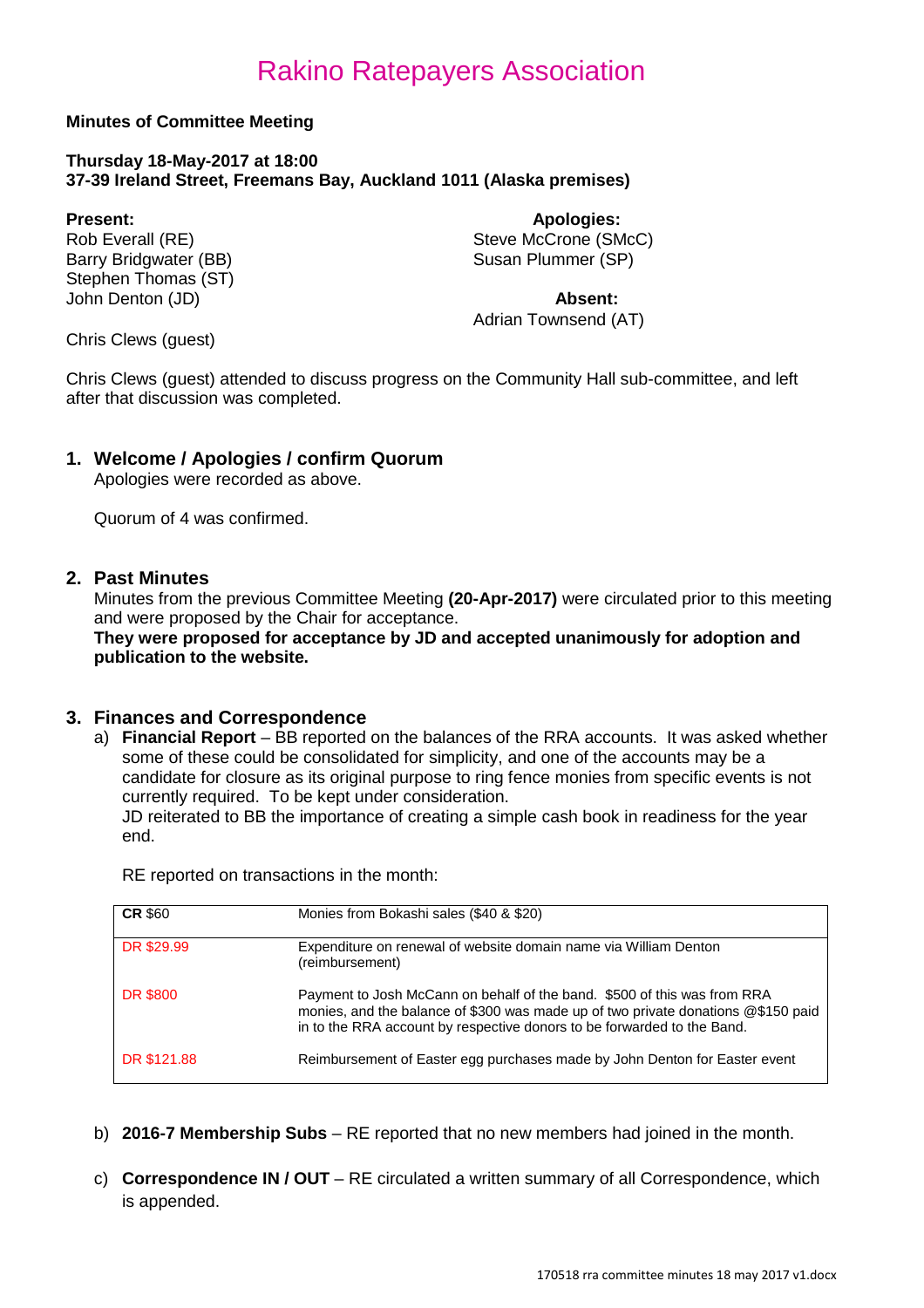#### Actions arising:

**Pests:** Article to be prepared for the next Newsletter regarding pest eradication initiatives and also the recent incursion of Plague Skinks , with appropriate public recognition to all those who acted so quickly (both from within Council and on the island) to bring things under control.

**Roading:** individual action has overtaken the dialogue proposed by RRA, based on earlier requests, to the same end. RRA to maintain dialogue with the Council accordingly. SP had reported that there had been a lot of mowing activity on the island within recent weeks in line with the Council contract.

**Island Restoration Plan:** a Council grant of \$5K has been awarded to Kevin Wragge in support of this plan being drafted through a consultancy. RRA endorses this process. BB was tasked with liaising with Kevin to get more details on how and where the award was held and to be drawn down, in order that appropriate support can be available, if requested.

**Ferry Timetable – Winter Sunday departures:** RE to liaise with Adam Tallentire. RRA does not propose a separate passenger survey and would prefer to take Adam's lead in order that customer expectations can be contained within realistic boundaries.

**Next Market Day:** will be on the Sunday of Labour weekend, ~09:30 – 14:30. Stacey Thomas is once again leading the event planning and has a number of ideas to develop and improve it along the lines of it being like a traditional school fair.

RRA to support through the formation of a sub-committee for events, together with appropriate promotion. Stacey asked that RRA communicate that Rakino-themed merchandise can be obtained directly from her ahead of market day, to be included in next newsletter.

### **4. Community Hall Sub Committee**

The sub-committee is Stephen Thomas, Sue Plummer and Chris Clews.

ST and CC updated the meeting on progress to date with their enquiries. The discussion is not summarised here as the sub-committee has yet to report on its findings, but it merits noting that: - the issue over split land title has now been resolved by Council

- all Hall usage is being captured and documented, and the Hall itself has enjoyed a spruce up inside at the hands of volunteers, and this effort will be maintained
- dialogues are being developed and key Council representatives will be invited to visit the island by members of the sub-committee.

### **5. Sub-Committee (or Champion) for:**

- Entertainment and Events - Environment - Infrastructure - Funding / Grants Item deferred due to absentee Committee members.

### **6. Review of Action Summary and Work in Progress**

See following – individual actions updated and new ones added.

### **7. New Business**

**Annual Subs -** RE tabled that the Committee should review the annual subscription of \$30 for the year commencing 01-July. After discussion, it was agreed that an increase to \$35 per annum may be appropriate, given how long the current subscription has applied.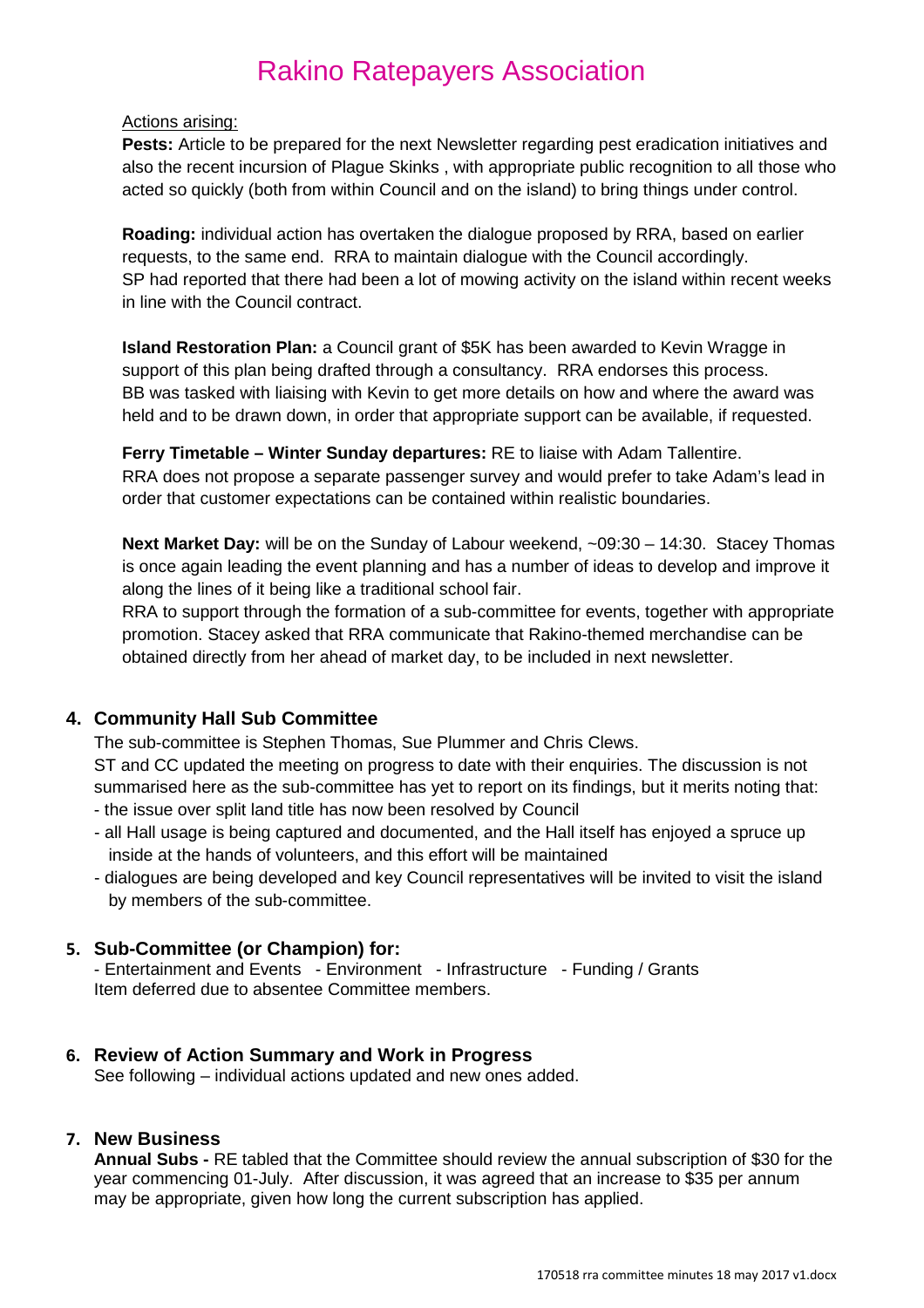To be considered at next meeting and the Constitution to be checked for any requirements to be met in terms of prior consultation with members.

An Invoice format exists, and will be tweaked in readiness for email circulation on or after 01-July for the subscription year 2017-8.

#### **8. Newsletter – next issue**

Committee to contribute all ideas to the Chair.

#### **9. Next Meeting Dates**

**Thursday 15-Jun-2017**– Alaska premises, Ireland Street, Freemans Bay.

**Thursday 20-Jul-2017** – Alaska premises, Ireland Street, Freemans Bay.

The meeting closed at 19:55.

#### **NB: Future absences:**

- (AT notified absence overseas 22 June to 22 July inc.)
- (SP absent overseas from 05 June to 07 July inc.)

(RE - likely to be absent during June)

(JD - absent: 21 May - 13 July, 26 Sept - 2 Oct; 8 Oct - 31 Oct)

Meetings default to the third Thursday each month, unless by prior change, starting promptly at 6:00 pm – please diarise.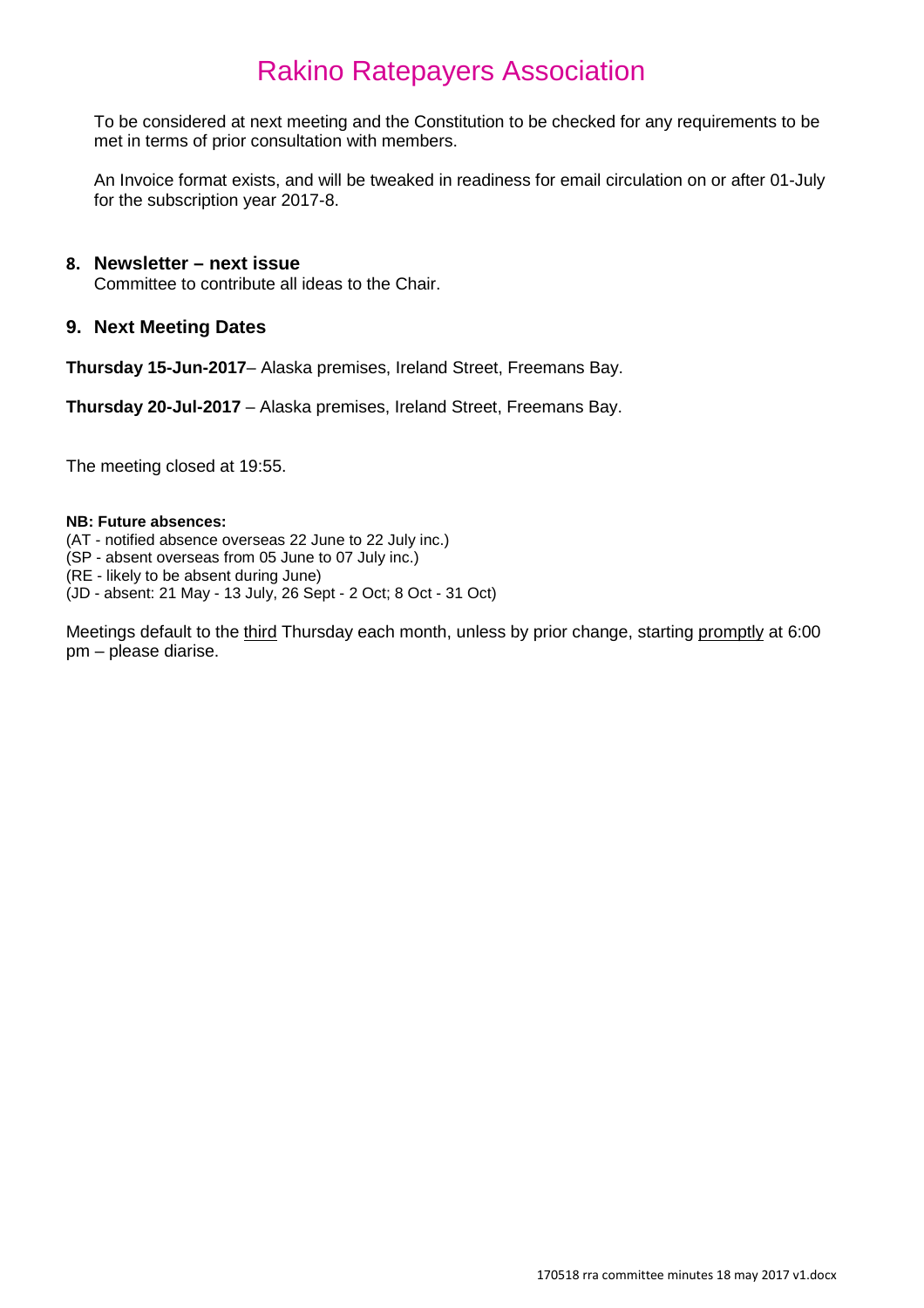### **Action Summary and Work in progress**

| Escalation of roading and drainage issues to AkI Transport, already instigated<br>privately (see correspondence section appended).<br>Committee to liaise with Akl Transport to follow through and improve working<br>dialogue. | <b>Committee</b>                              |
|---------------------------------------------------------------------------------------------------------------------------------------------------------------------------------------------------------------------------------|-----------------------------------------------|
| Expand on the outline 'way we do things round here' code for Rakino - AT agreed<br>to ask wife, Tania, to give some thought to expanding this document.                                                                         | <b>AT</b>                                     |
| Complete take up of the Treasurer role and commence regular reporting.<br>BB to write up cashbook for 2016-7 financial year.<br>Also implementation of Accounts Review recommendations.                                         | <b>BB</b>                                     |
| Development of strategic plan (inc. items raised in the AGM) and key strategic<br>threads (e.g. Environmental; weed eradication; etc.) and major focal areas from<br>Survey.                                                    | <b>Committee</b>                              |
| Committee to progress formation of Funding/Grant Sub-Committee to underpin<br>RRA Strategy and improve leverage from available funding sources.                                                                                 | <b>Committee</b>                              |
| Assemble calendar of annual community funding rounds and points of<br>contact/reference (summary in March 2017 minutes)                                                                                                         | <b>BB</b>                                     |
| Review of Rakino Budget data sourced by PW from AKL Council - this also fits with<br>the formation of a Funding/Grant Sub-Committee noted above                                                                                 | <b>Committee</b>                              |
| Determine initiatives to increase membership - to be brainstormed (50/100, etc.)                                                                                                                                                | <b>Committee</b>                              |
| Investigate grant options for seating at viewpoints (carried forward) plus<br>replacement of Sandy Bay seating (raised at AGM) - carried forward for inclusion<br>under Funding/Grant Sub-Committee focus                       | <b>Committee</b>                              |
| <b>STANDING ITEM:</b> generate copy for potential inclusion in the Rakino News.                                                                                                                                                 | <b>Committee</b>                              |
| Consider future island social events - new sub-committee to be formed                                                                                                                                                           | <b>Sub-Committee</b>                          |
| Consider 50 <sup>th</sup> Anniversary celebration of RRA - sub-committee to be formed, to<br>consider an event on Labour Day weekend 2017. CARRIED FORWARD                                                                      | Committee ><br><b>Sub-Committee</b>           |
| Elect Chairperson.<br>Review data and progress discussions regarding Community Hall options within<br>TOR, first stage.<br>First report due end-June 2017.                                                                      | <b>Community Hall</b><br><b>Sub-Committee</b> |
| Fire Training - Winter 2017 - Hank and Bev to liaise with Rory and advise of any<br>support they need from RRA. SP to liaise on behalf of the Committee                                                                         | HP & BP<br><b>SP</b>                          |
| Action the recommendations of the Financial Reviewer for 2015-6 accounts.<br>Effective from January 2017 - carried forward.                                                                                                     | JD / BB                                       |
| New Financial Reviewer to be identified if requirement is confirmed.                                                                                                                                                            | <b>JD &gt; Committee</b>                      |
| Progress Rhamnus strategy with DoC                                                                                                                                                                                              | <b>Mark Lockhart</b>                          |
| Submit written perspective on Environmental priorities for Rakino.<br>To join future Committee meetings as necessary.                                                                                                           | ML                                            |
| <b>STANDING ITEM:</b> Liaise with Auckland Harbour Master regarding moorings.                                                                                                                                                   | <b>RE</b>                                     |
| Sell remaining Bokashi Bin and Zing stock - ongoing.<br>Complete terminal grant reporting to AkI Council -OVERDUE.                                                                                                              | <b>RE</b>                                     |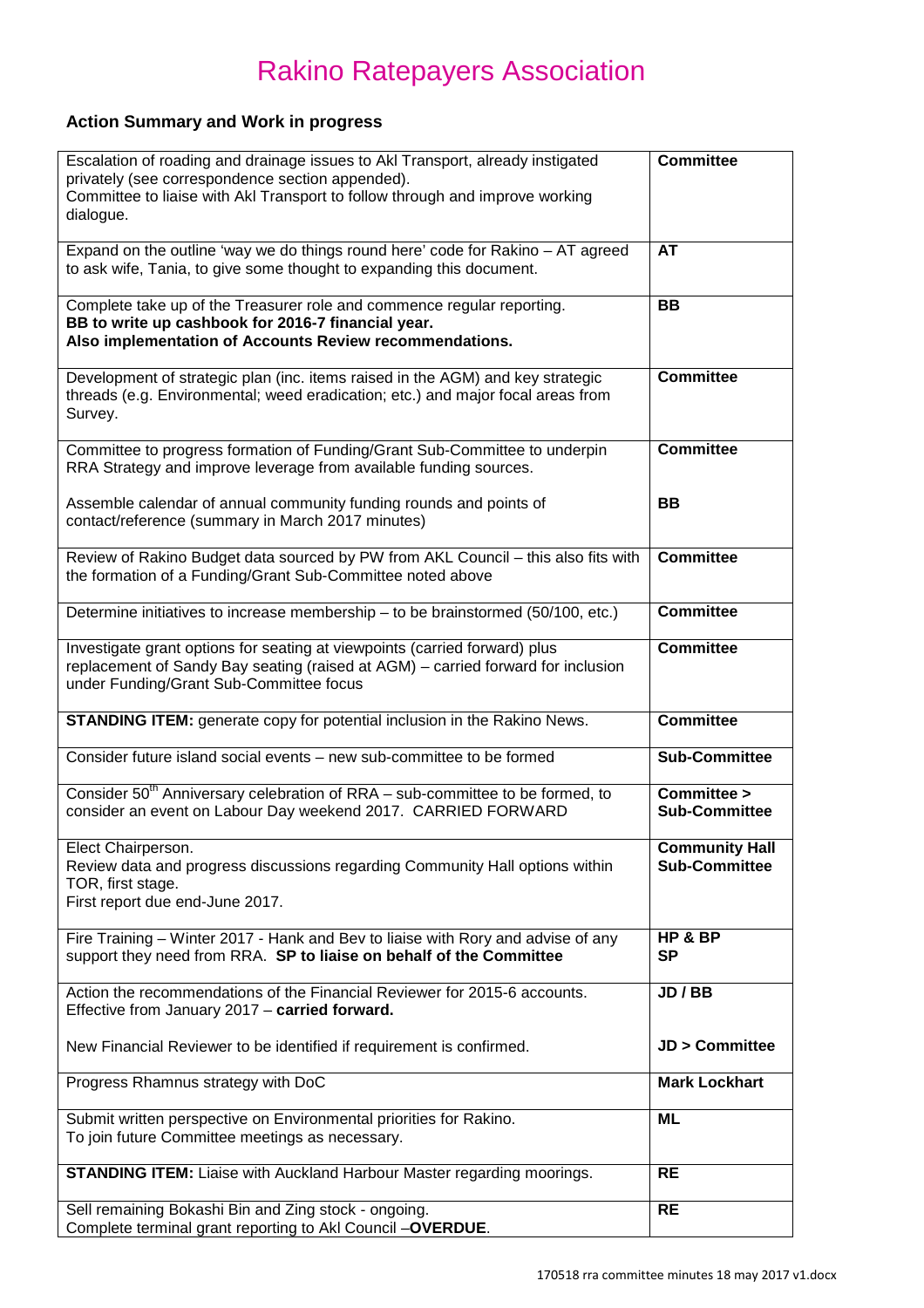| Liaise with AKL Transport lawyers and Fee Langstone to terminate all lease<br>activities (abandoned)                                                             | <b>RE</b>             |
|------------------------------------------------------------------------------------------------------------------------------------------------------------------|-----------------------|
| Resolve financial position over legal account (RE)                                                                                                               |                       |
| Akl Transport ground to be re-cleared of vegetation (slasher + working bees) to<br>render it usable for community activities next summer.                        | ST/ALL                |
| Liaison with Hazel Durkin (Akl Council) regarding proposed attendee at RRA<br>Committee meeting.                                                                 | <b>RE</b>             |
| Secure replacement DoC sign for West Bay from the Council – ordered and in<br>hand.                                                                              | <b>RE</b>             |
| Mount small road signs on stakes.<br>Install large white sign on Sandy Bay Wharf buildings.                                                                      | <b>RE/SMcC</b>        |
| Resolve Rakino community participation in Gulf Islands Trust Forum<br><b>CARRIED FORWARD</b>                                                                     | <b>SMcC</b>           |
| Liaise with Colin Maclaren regarding support for Fun Run certificates for 2018<br>(generic format).                                                              | <b>SMcC</b>           |
| Liaise with Belaire Ferries regarding unaccompanied luggage policy. Sue to liaise<br>with Steve                                                                  | SMcC/SP               |
| Newsletter content (ongoing) – next issue: June 2017<br>To include: ????                                                                                         | $SMcC +$<br>Committee |
| Fire Fighter List - Hank Postmaa to set up text alert list from list of trained firefighter<br>islanders. Carried forward, SP to check with HP on latest status. | SP & HP               |
| Complete post-event review of Dragon Boat Event Plan for any improvements and<br>post to Drop Box (send via RE).                                                 | SP/RE                 |

Committee members are reminded to review and print your own copies of all materials circulated prior to the meeting, forwarding amendments / corrections where necessary <u>in advance</u> to the Secretary, in order to optimize the discussion time available in meetings.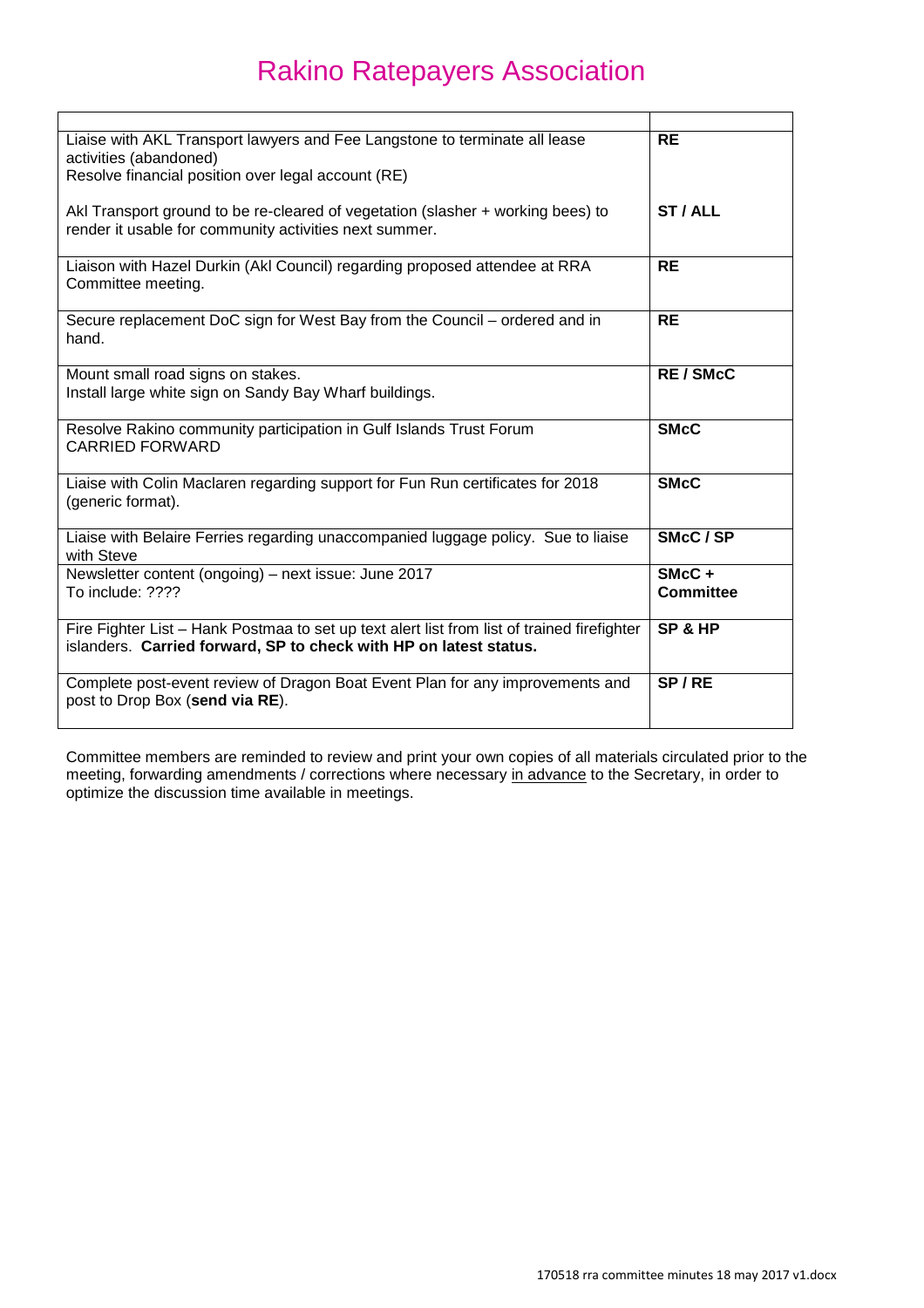### **Appendix 1:**

**Correspondence In:**

**09-May-2017:** Kevin Wragge forwarded an invitation from the Auckland Council Biodiversity and Biosecurity teams to a restoration networking event. WHEN: 5:30pm - 7:30pm, Wednesday 24 May 2017 WHERE: NZ Marine Centre, 85 Westhaven Drive, Auckland Central RSVP by 19 May directly to [biodiversity@aucklandcouncil.govt.nz](mailto:biodiversity@aucklandcouncil.govt.nz?subject=RSVP%20Biodiversity%20Day%20Event)

**09-May-2017:** Kevin Wragge forwarded a copy of the Bio-News (issued by Jane O'Hagan of Auckland Council Biosecurity team), which focuses on initiatives for pest eradication.



.PDF that RRA could issue for general information.

**09-May-2017;** Kevin Wragge forwarded information on Plague (formerly Rainbow) Skinks.

Report on recent infestation (1<sup>st</sup> May) in Ocean View Crescent and action taken, inc. traps set and fumigation carried out by Rentokil and community members to trap/kill the Skinks (five bagged to date) with the intervention to run to  $19<sup>th</sup>$  May when the response / action will be reviewed.

It is not believed to be a wider infestation, being local to the placement of a flat packed garage that was shipped to Rakino and not bio-cleared for skinks before shipping.

- Video on how to release the trapped skinks for identification and release if not a Plague Skink
- Health and Safety procedure

ST will be up to speed on this, having been involved, and lots of material available to disseminate. Looks worthy of an all points bulletin.

There was a second note (same day) confirming the capture of another Plague Skink, and Kevin suggested that RRA should ensure good circulation of the information, as well as an appropriate thank you to those involved in the comprehensive community response.

Photos were published on Facebook's 'Friends of Rakino' page by Kevin Hester on 15-May. AT provided a link to more information about the Plague Skinks

<http://www.doc.govt.nz/nature/pests-and-threats/animal-pests/plague-skinks/>

**09-May:** Kevin Wragge emails seven photos of the roading state and unmown verges in Ocean View Crescent to Jodie McKay of Auckland Transport, copied to RRA Secretary. This is the action we said we would be taking in the last meeting, per JD's proposal.

**15 May:** Kevin Wragge forwarded three additional photos of unmown verges on South Pacific Road forwarded to Jodie McKay. Both were acknowledged.

**10-May:** Waveney Warth (Auckland Council) wrote about a Creative Community Funding Scheme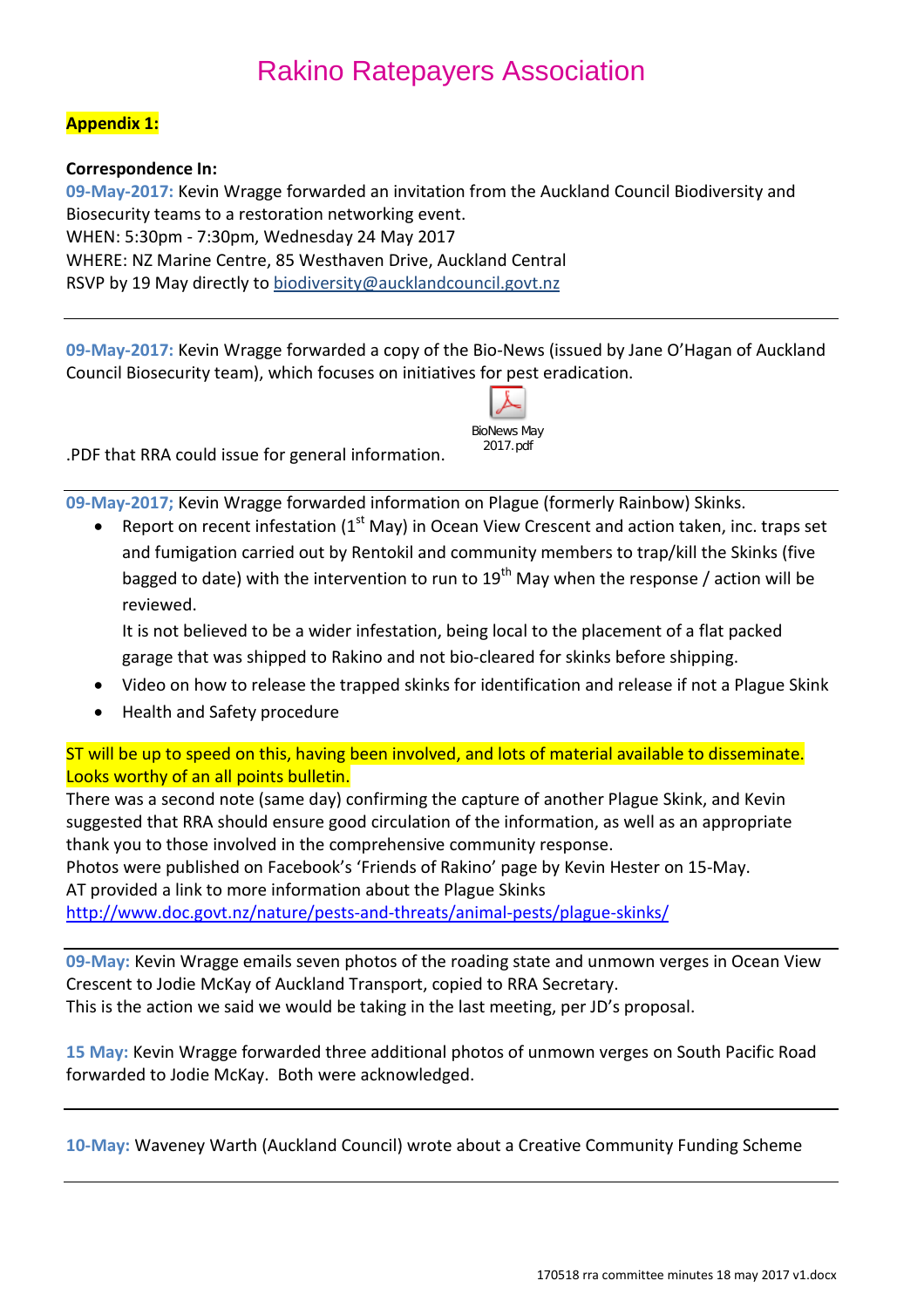#### **12 May:** ST forwarded info on Rakino Restoration Plan and a quote from Parker Conservation.

#### ST to expand: (extract)

### **Rakino Island Restoration Plan Quote February 2017**

Given the outstanding biodiversity of Rakino, the surrounding landscape values and protection, and the active management provided by Rakino residents, it is logical to prepare a comprehensive plan to guide restoration efforts over the next 10-20 years. In particular, it would be useful to have specific restoration targets for enhancing the existing biodiversity, providing suitable habitat for natural recolonisation, and selecting appropriate reintroduction targets.

To enable this process Parker Conservation can prepare a comprehensive restoration and reintroduction plan, including a description of the current biodiversity and how this might be maintained and enhanced, appropriate monitoring protocols, a timeline for reintroductions, potential candidate species, a description of each species ecological needs, translocation techniques, potential source populations, post release monitoring needs and potential challenges associated with the site and reintroduced species.

This work will involve a site visit where I will inspect the habitat with a particular focus on habitat quality (e.g. species diversity and maturity, pest impacts, exotic weeds, aspect and water), habitat connectivity (dispersal pathways to and from Rakino) and current management (monitoring and pest control). I will also meet with Rakino residents to discuss their goals, objectives and capability in restoring Rakino. My focus will be in providing realistic feedback on what is possible given current restoration and reintroduction tools, practise and outcomes at similar sites. I will then prepare the restoration plan.

| Costs Item<br>Site visit and meeting with Rakino<br>residents (1.5 days at \$550 a day,<br>assuming a day visit to Rakino can | Cost<br>\$825            |
|-------------------------------------------------------------------------------------------------------------------------------|--------------------------|
| be arranged)<br>Restoration and reintroduction plan<br>(cost dependent on the specific<br>needs and objectives of island      | \$1375-5500              |
| residents)<br>GST<br>Total                                                                                                    | \$330-949<br>\$2530-7274 |

**May 15:** Kevin Wragge wrote to me to ask about the winter Sunday departure times of the Belaire Ferry, why had they changed and whether they might be a little later.

On the basis of my acknowledgement (but no indication that I proposed to take any action) Kevin then wrote to Adam Tallentire of Belaire to ask the same question.

There was a constructive exchange, and Adam is happy to seek informal feedback from the community via his crew and via RRA about how the winter service hours might be adjusted. He wrote:

#### *Hi Kevin*

*At this stage I would probably prefer if we could get some informal feedback, I will ask the crew to do something similar, and once we have an idea of what could work we can take it out to market for a proper survey to confirm attractiveness of options.*

*I have learnt in the past that if you go out asking people what they want, they invariably are disappointed with what you eventually provide. We are better to first work out what we can provide and then offer people the chance to offer opinions on what would suit them best. I try to make sure we never over promise and under deliver.*

*Look forward to hearing what feedback you get.*